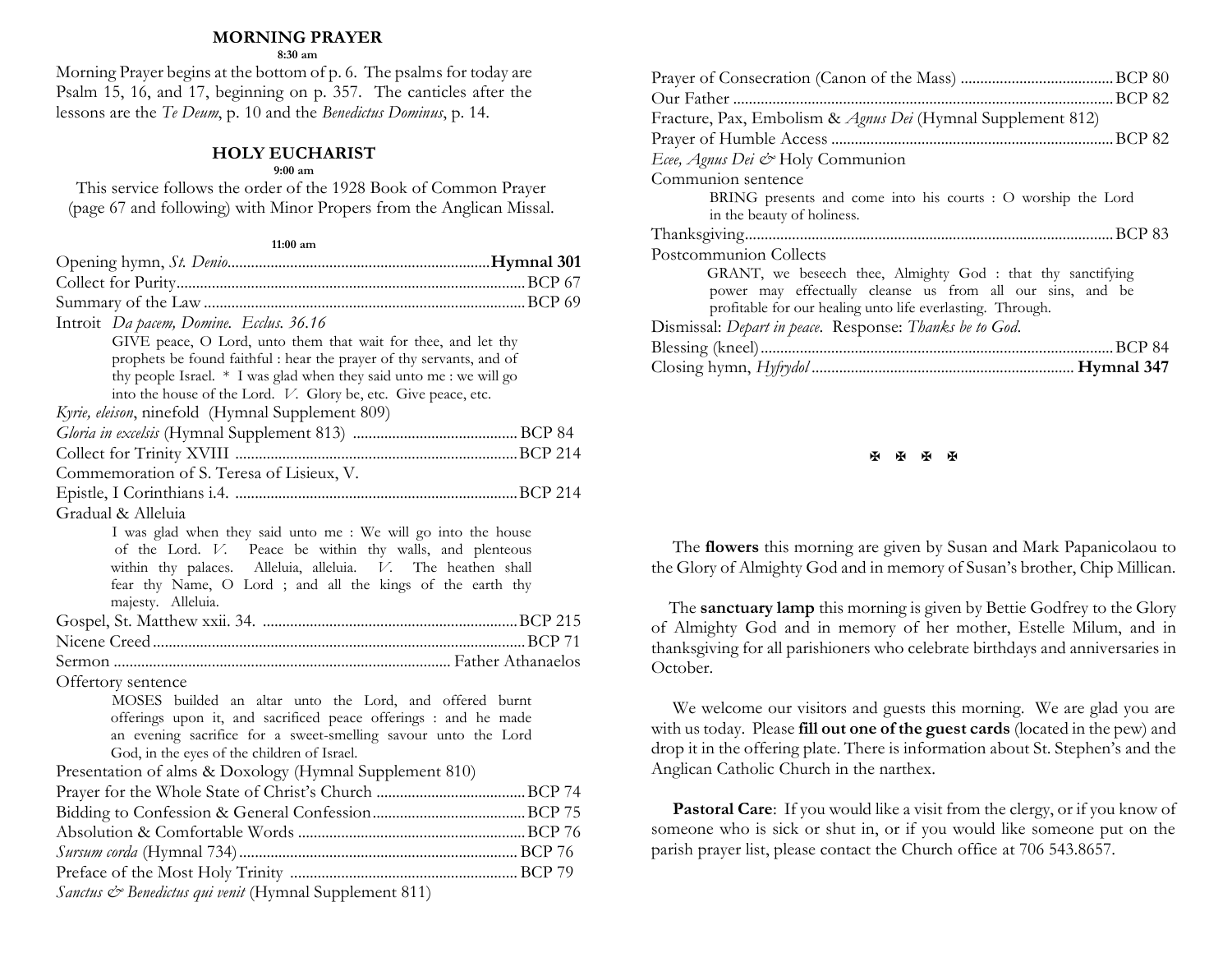医医医医

 **Sunday Schools** for all ages meet every Sunday at 10 am. The adult class meets in Lewis Hall. The children's class will meet in the lower level of the church as usual.

The Archbishop's **Bible Study** is currently in recess until October 20<sup>th</sup> due to his travel schedule.

医医医医

Please pray (BCP 597, For a Birthday) for those with known **birthdays** this week: Kenny Garbee Bussure, Susan Michaels, and Everett McGee (10/7), Robert Graham (10/8), and Frank Berry (10/9).

Please pray (BCP 303, Third Collect) also for those with known **wedding anniversaries** this week: Rhonda and Don Contreras (10/8). *Prayers and best wishes to them from all their parish family.*

Year's Mind: Of your charity pray (BCP 598, For an Anniversary of One Departed) for the blessed repose of the souls of Mary Elizabeth Mooney, Ida Surrency, and Chip Millican (10/4).

*Rest eternal grant unto them, O Lord, and let light perpetual shine upon them. May their souls and the souls of all the faithful departed rest in peace. Amen.*

 Please remember the following parishioners and friends of St. Stephen's in your **daily prayers**: Hildegard, Bill, Lena, Victoria, John, Mark, Henry, James, and Lackey.

**Please silence your cell phones…thank you**



**A Parish of the Anglican Catholic Church & Pro-Cathedral of the Diocese of the South**



800 Timothy Road, Athens GA [www.ststephensathens.org](http://www.ststephensathens.org/)

## **The Very Rev. Nicholas C. Athanaelos, SSC Rector and Dean**

# The Eighteenth Sunday After Trinity October 3, 2021

*The Holy Eucharist this week will be celebrated on Tuesday at 12 noon, Wednesday at 12 noon, Thursday at 8 am, and Friday at 12 noon.*